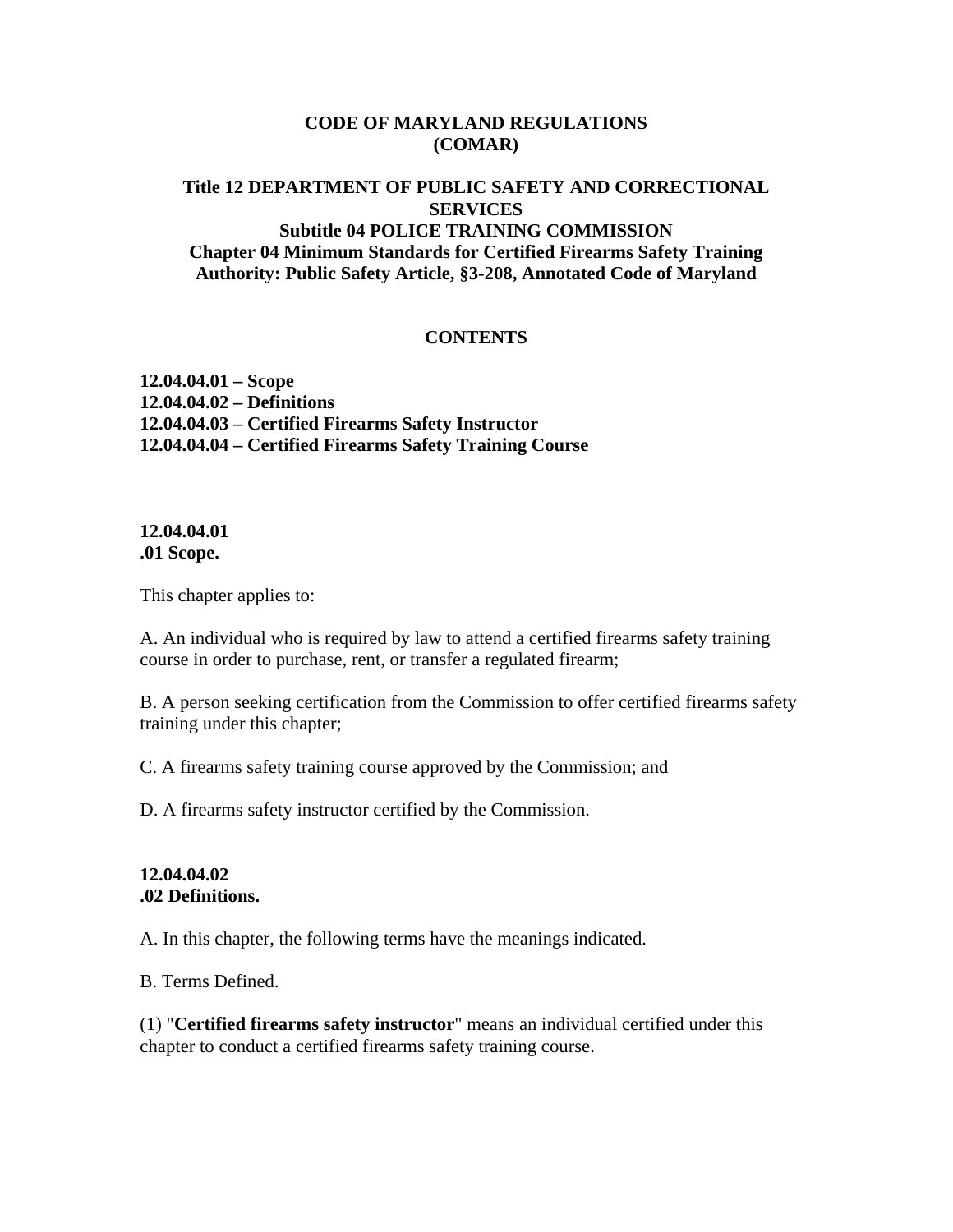(2) "**Certified firearms training course**" means an instructional program approved by the Commission to teach the safe handling of a regulated firearm.

(3) "**Commission**" means the Police Training Commission or an employee authorized to act in its behalf.

(4) "**Deputy Director**" means the Deputy Director of the Police and Correctional Training Commissions, or a designee.

(5) "**Police officer**" has the meaning stated in Public Safety Article, §3-201(e), Annotated Code of Maryland.

(6) "**Regulated firearm**" has the meaning stated in Public Safety Article, §5-101, Annotated Code of Maryland.

# **12.04.04.03**

## **.03 Certified Firearms Safety Instructor.**

A. A firearms safety instructor shall be certified in order to conduct a certified firearms safety training course under this chapter.

B. Requirements for a Certified Firearms Safety Instructor. An individual is eligible to conduct a certified firearms safety training course if the individual is:

(1) A certified police officer who has completed:

(a) Commission requirements for entrance-level firearms training; and

(b) Probationary employment requirements as a police officer; or

- (2) Certified to conduct a certified firearms safety training course by:
- (a) The Commission;
- (b) The Department of Natural Resources;
- (c) The Department of State Police; or

(d) A reputable organization having as one of its objectives the promotion of competency and safety in handling handguns.

C. Commission Certification Procedure. An individual seeking certification as a firearms safety instructor under  $\S B(2)(a)$  of this regulation shall:

(1) Submit a request for certification to the Deputy Director for approval; and

(2) Include a resume or other documentation indicating the individual's qualification to conduct the certified firearms safety training course.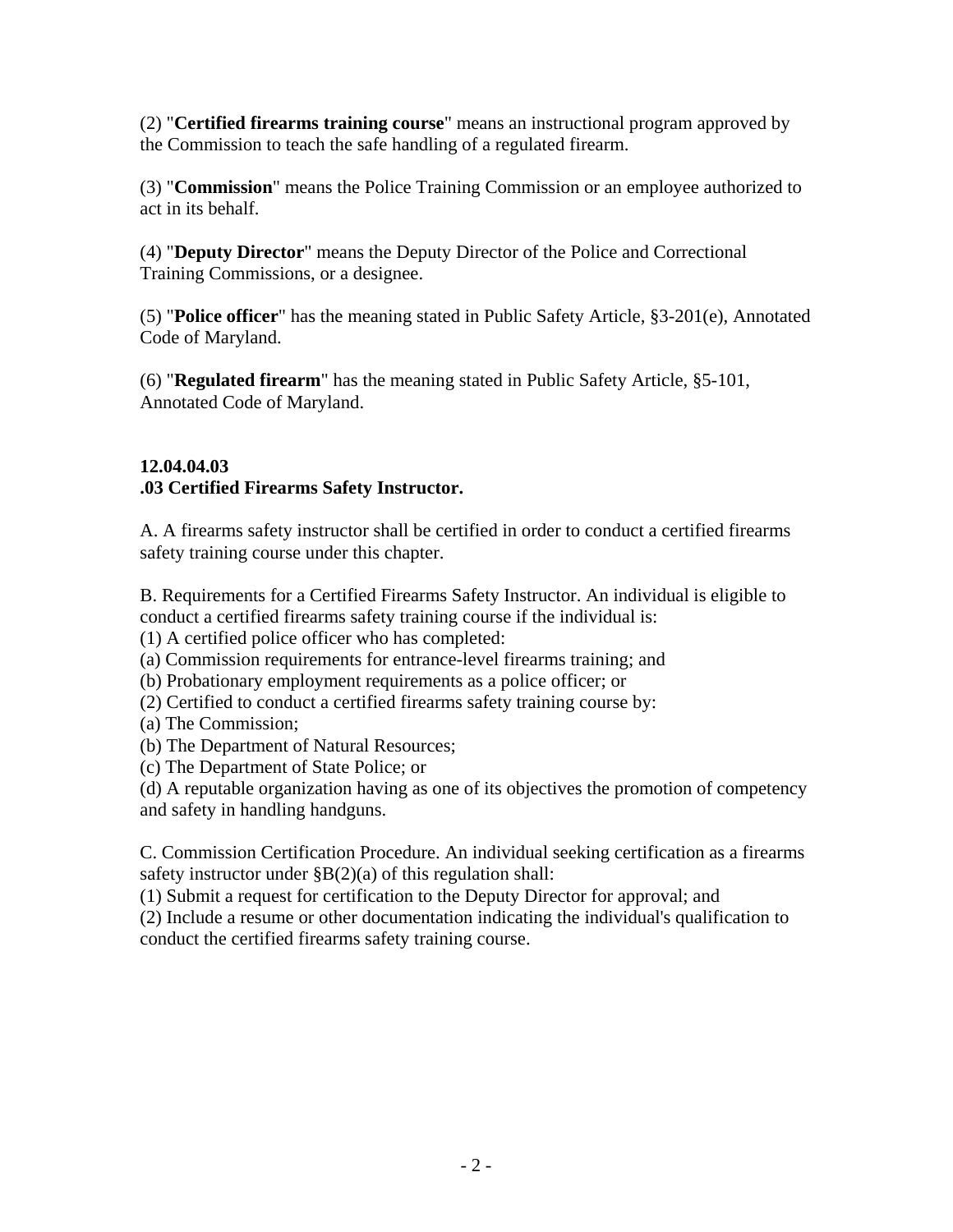## **12.04.04.04 .04 Certified Firearms Safety Training Course.**

A. Commission approval is required for a certified firearms safety training course designed to meet the requirements specified under Public Safety Article, §3-208, Annotated Code of Maryland.

B. A certified firearms safety training course shall include the following elements:

(1) A handgun safety component;

(2) Safe handling of a regulated firearm;

(3) Rendering a regulated firearm safe;

(4) Safe carrying and transporting of a regulated firearm;

(5) Security and storage of a regulated firearm; and

(6) Restricting access to a regulated firearm by an individual:

(a) Younger than 21 years old; or

(b) Not legally permitted to possess a regulated firearm.

C. A certified firearms safety training course shall:

(1) Be approved by the Commission;

(2) Have a handgun safety component; and

(3) Be conducted by a certified firearms safety instructor.

D. If the certified firearms safety training course is offered by the Commission, it: (1) Shall:

(a) Be presented by a certified firearms safety instructor;

(b) Be open to all individuals required by law to complete a certified firearms safety training course;

(c) Be offered at least weekly in all geographic areas of Maryland after regular business hours;

(d) Require attendance throughout the duration of the course for successful completion; and

(e) Be free of charge to all individuals seeking to take the course; and

(2) May not:

(a) Be more than 2 hours in length; and

(b) Include a test, examination, or other measure of comprehension.

E. Commission Approval Procedure. A person seeking approval for a certified firearms safety training course under this regulation shall:

(1) Submit a request for approval to the Deputy Director; and

(2) Include a description of the course to be presented.

F. Documentation of Completion.

(1) The certified firearms safety instructor shall provide to each individual attending the certified firearms safety training course a certificate of completion.

(2) The certificate of completion shall contain the following information:

(a) Full name of the individual attending the course;